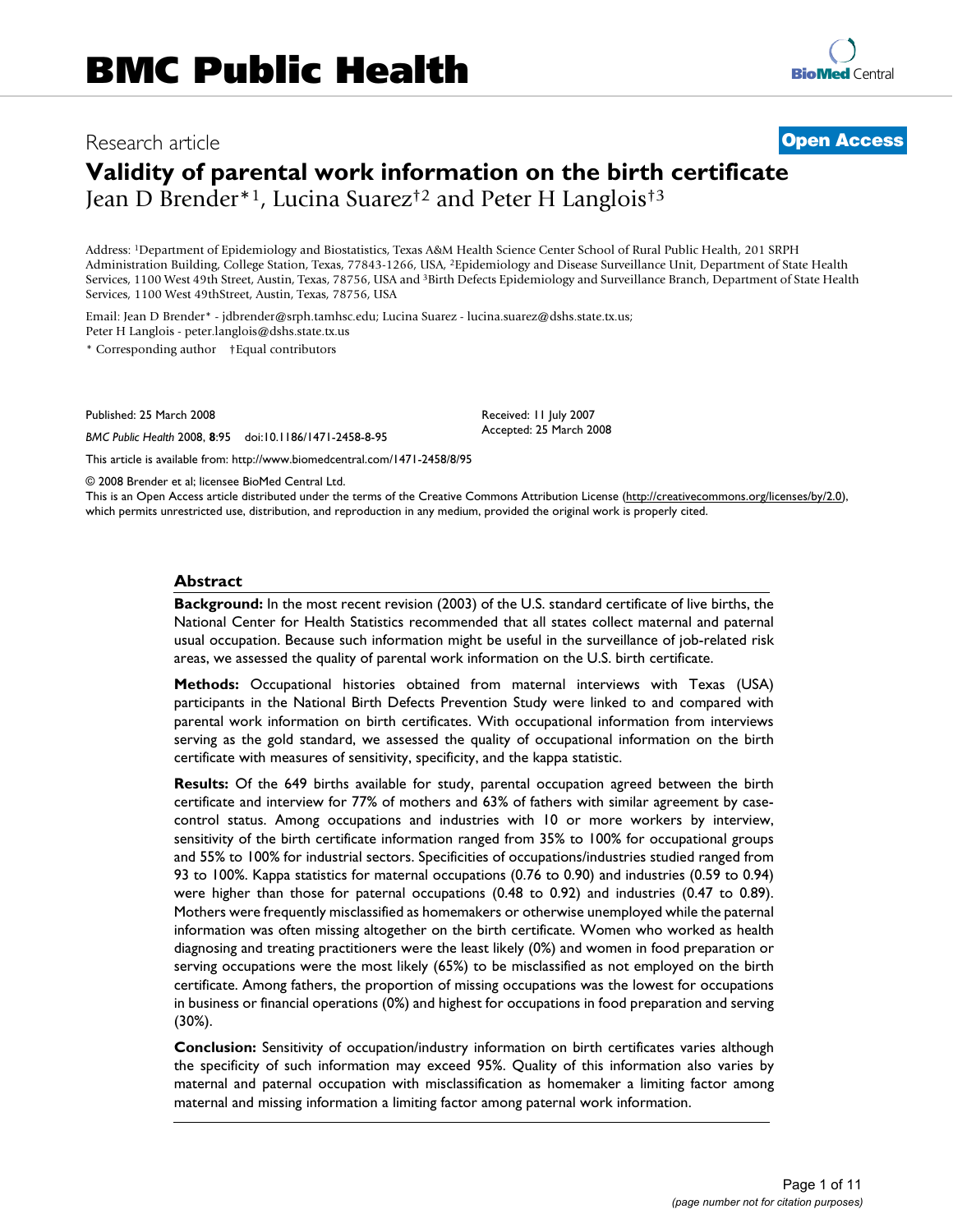# **Background**

As part of the National Occupational Research Agenda (NORA) for reproductive health research, the U.S. National Institute for Occupational Safety and Health (NIOSH) recommended increased surveillance activities including the evaluation of exposure data from existing surveillance systems and expansion of birth defects surveillance systems [1]. Numbers of birth defects registries have increased in the past 20 years with over 40 U.S. states and territories having birth defects surveillance systems in place or in the planning phase in 2002 [2]. The establishment of such registries provides opportunities to monitor potential occupational hazards through linkage of birth defect data with occupational information.

In the most recent revision (2003) of the U.S. standard certificate of live births, the National Center for Health Statistics (NCHS) recommended the collection of maternal and paternal usual occupation (worked during the last year) if states could fund the collection and coding of these data [3]. Such information might be useful in studying job-related risk areas. Linkage of birth defects registry cases with their respective birth certificates provides a mechanism to conduct surveillance for reproductive hazards in the workplace. A number of states have collected parental occupation on birth certificates since the 1980s [4]. A survey conducted by Krieger et al. of U.S. health department vital statistics offices revealed that 50% collected data on mother's occupation and 48% on father's occupation [5]. However, the collection of occupation during the past year, usual occupation, or the most recent occupation instead of jobs during the first trimester (maternal exposures) or during the periconceptional period (paternal exposures including take-home exposures) could lead to misclassification of work exposures during the period of greatest vulnerability for morphogenesis of birth defects. Several states have evaluated this potential misclassification including New York State [6,7] and California [8]. The New York State studies were restricted to maternal occupation and found over-reporting of "housewife" on the birth certificate based on work histories obtained from mailed questionnaires. In these studies, questionnaires were mailed one to six years after birth of the index child. The quality of both maternal and paternal occupation was evaluated in a sample of Santa Clara County, California birth certificates; approximately 29% of the mothers' and 20% of the fathers' occupations were misclassified on the certificate based on work information obtained through telephone interviews conducted 2.9 to 6.7 years after birth of the children. In the two more recent studies [7,8], investigators used the U.S. Bureau of the Census 1980 index of industry and occupation to classify parental work information [9], coding systems that have been replaced by the North American Industrial Classification System (NAICS) [10] and the Standard

Occupational Classification System (SOC) [11]. Investigators of previous studies concluded that misclassification of parental occupation on the birth certificate would most likely be nondifferential [7] with respect to malformed and normal comparison births and produce measures of association closer to the null (no effect) [8]. While each of these studies examined the degree of agreement between occupational information on the birth certificate and a "gold standard" (information from mail or telephone questionnaires), neither study compared the distribution of occupations and industries with respect to missing values on the birth certificate. Two studies [6,7] provided analyses of the degree of misclassification as homemaker or employment status across maternal occupations on the birth certificate, but the categories were very broad in one study [7] and misclassification across industrial sectors was not examined in the other study [6].

In this study, we evaluated parental work information recorded on the birth certificate in which the current methods of job and industry classification were used. We compared the maternal and paternal occupation recorded on the birth certificate with information obtained from telephone interviews of mothers of births with and without major malformations. We also examined the degree of misclassification as unemployed (including homemakers, students, disabled, otherwise unemployed) and the proportions of missing values on the birth certificate across parental occupations and industrial sectors of work.

# **Methods**

# *Study population*

The study population consisted of Texas participants in the National Birth Defects Prevention Study (NBDPS) who gave birth to offspring with selected congenital defects or births without major birth defects during 1997– 2000. The NBDPS is a population-based, case-control study that has been ongoing since 1997 and includes study populations in 10 states [12,13]. During the study years of 1997–2000, Texas participants were mainly recruited from 105 counties in west and south-central Texas. For the purposes of the present study, birth defect cases were included if they had neural tube defects (British Pediatric Association [BPA] Classification of Disease Codes 740.000–742.090), oral clefts (BPA codes 749.000–749.220), or conotruncal heart defects (BPA codes 745.000–745.010, 745.100–745.190, 745.200– 745.210, 747.215, 747.230, 747.250, 746.000–746.090 with 745.480 or 745.490 with muscular ventricular septal defects [VSDs] excluded, 746.995 with 745.480 or 745.490 with muscular VSDs excluded, 747.310, or 746.840). The Texas Birth Defects Registry staff linked the Texas NBDPS cases and controls to their respective live birth and fetal death certificates. Because this study focused on quality of parental occupational information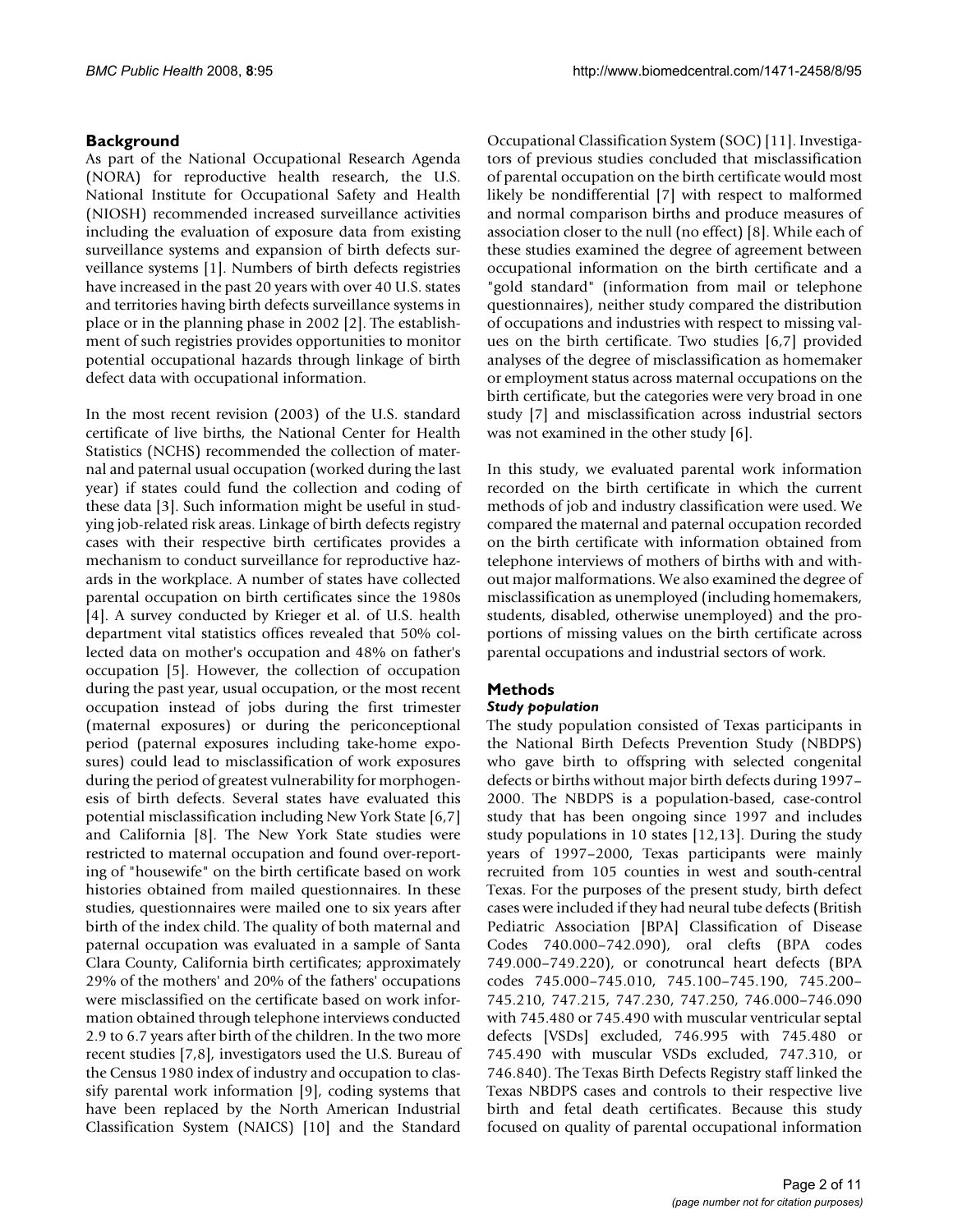on the birth certificate, terminations and spontaneous fetal deaths without these vital records were not included. Twenty fetal deaths (3% of the total study population including cases and controls) were not included in analyses because parental occupation and place of employment were not available in the computerized fetal death certificate files.

# *Data collection*

In the NBDPS, interviews are targeted for completion within 6 months of delivery with the maximum time from delivery/termination to interview of no more than 24 months [13]. A higher proportion of case-mothers have shorter gestations than control mothers due to elective terminations or fetal deaths. Therefore, to minimize recall bias, no women are interviewed until six weeks after the estimated due date (or delivery of a full-term infant). As part of the telephone interview using the NBDPS Mother Questionnaire, participants were questioned about the fathers' and their jobs and companies of employment during the period of three months prior to conception until the birth or termination of the index birth. We focused on maternal jobs held during the first trimester and paternal jobs held during the periconceptional period (three months prior through three months after the estimated date of conception). We examined paternal occupations during the first trimester as well as during preconception since some occupations might involve "take-home" exposures [14,15].

Job titles and industries on the NBDPS questionnaires were coded by the Centers for Disease Control and Prevention according to the SOC and NAICS systems [10,11]. We also used these classification systems to code maternal and paternal "usual occupation" and "type of business" in the computerized live birth certificate files. Study protocols were approved by the institutional review boards at the Texas Department of State Health Services and Texas A&M University. As part of the NBDPS protocol, oral consent to an interview was obtained from study women prior to conducting the interview.

# *Data analysis*

We examined whether occupational and industrial codes between the birth certificate and interview agreed for each Texas study participant. If the codes differed, we also compared job titles and industrial names and descriptions between the two sources. Some mothers and fathers had more than one job during the exposure windows of interest; jobs and industries were considered in agreement if at least one job or industry identified in the interview was in agreement with that listed on the subject's birth certificate. All assignments were made without knowledge of case or control status. In addition to examining overall agreement of the two sources by job title and place of work, percentages of agreement were examined by case/control status, maternal age at delivery, maternal education and race/ethnicity, and periconceptional folic acid use. Percentages of agreement were calculated with missing values included and excluded. The chi-square statistic or Fisher exact test (for any table with one or more cells with an expected frequency of less than 5) were used to assess the chance likelihood of observed variability [16].

For both data sources, job titles were grouped into the SOC major groups except community and social services occupations, health care practitioner and technical occupations, and construction and extraction occupations which were divided into finer categories. Industry of work was grouped by NAICS sector with the exception of wholesale and retail trade which were combined. With the interview information considered as the "gold standard", we calculated sensitivity (number of workers classified as working in a given category according to both birth certificate and interview divided by the number of workers identified as working in the respective category by interview), specificity (number of workers classified as not working in a given category according to both birth certificate and interview divided by the number of workers identified as not working in the respective category by interview), and 95% confidence intervals for each measure with statistical programs developed by Abramson and Gahlinger [16]. To assess agreement of parental occupation/industry information on the birth certificate with interview information, we also computed the kappa statistic, a measure that takes into account the probability of chance agreement [16,17]. We used the criteria proposed by Landis and Koch [18] to evaluate the strength of agreement as measured by the kappa statistic. Kappa statistics less than 0.00 were considered poor agreement; 0.00 – 0.20 slight agreement; 0.21 – 0.40 fair agreement; 0.41 – 0.60 moderate agreement; 0.61 – 0.80 substantial agreement; and 0.81 – 1.00 almost perfect agreement. The analyses of sensitivity, specificity, and kappa were restricted to occupations and industrial sectors with 10 or more workers by interview.

We also examined the distributions of missing values and misclassification as unemployed (homemaker, student, disabled, retired, or unemployed) for maternal and paternal occupations and industrial sectors. For maternal occupations and industrial sectors, "students" were combined with "homemakers" because of the small percentage (2.9%) of women misclassified as students on the birth certificate.

# **Results**

# *Overall Agreement Between Data Sources*

A total of 307 case-births with neural tube defects, conotruncal heart defects, or oral clefts and 342 control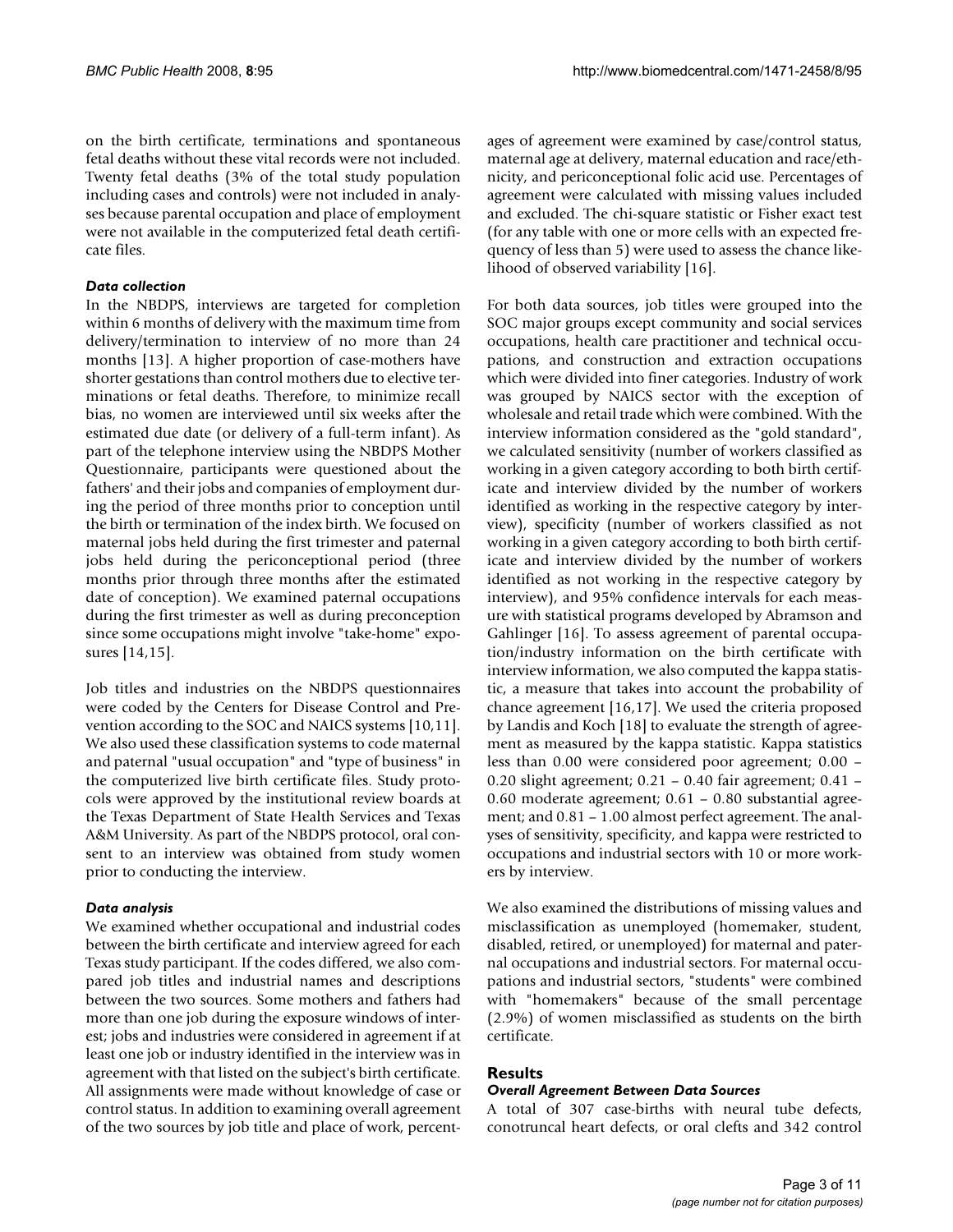births among Texas participants of the NBDPS were linked to their live birth certificates (1997–2000 births). This sample represented 100% of the Texas 1997–2000 controls, 88% of the conotruncal heart cases, 88% of the oral cleft cases, and 58% of the neural tube defect cases. Including participants with missing information, 77% of the maternal occupations and 63% of the paternal occupations agreed between the data sources. Excluding participants with missing information, 78% of the maternal occupations and 75% of the paternal occupations agreed. Table 1 shows the overall agreement with occupation and industry between the birth certificate and interview by case-control status. Approximately 75% of case-mothers' and 79% of control-mothers' occupations were the same between the birth certificate and interview. Excluding participants with missing information had little impact on the overall percentage of agreement between data sources for maternal occupation. In contrast, 64% of the casefathers' and 63% of the control-fathers' occupations were the same if participants with missing information were included, but 76% and 74% respectively if these subjects were excluded. For both mothers and fathers, percentage agreement regarding place of work was slightly less than that for occupation.

Because cases and controls were similar with respect to agreement of the birth certificate information with interviews, we combined these groups in analyses of comparisons of agreement by selected maternal characteristics and specific occupations and industries. Table 2 shows the percentage of agreement between the two data sources for parental occupation by maternal age, education, race/ethnicity, and reported folic acid use. Overall, agreement between the two sources varied significantly ( $p \le 0.05$ ) by maternal age (maternal and paternal occupation), education (paternal occupation), race/ethnicity (maternal occupation), and folic acid use (paternal occupation). For paternal occupations, the lowest proportions of agreement between the birth certificate and interview were observed among births to women less than 25 years of age (68%), with less than 12 years of education (63%), and of non-Hispanic Black race/ethnicity (64%). No consistent patterns for agreement were noted for maternal occupation by maternal age and education. Among the race/ethnicity groups studied, the lowest percentages of agreement between the two data sources for maternal occupation occurred among non-Hispanic Black women (55%). Although the percentages of agreement varied little with missing values of maternal occupation included or excluded, wide fluctuations in agreement were noted for paternal occupation when missing values were included or excluded, especially by maternal age, education, and race/ethnicity. These differences in agreement for paternal occupation were most marked for women less than 25

years of age, with less than 12 years of education, and of non-Hispanic Black race/ethnicity.

# *Agreement by Occupational Groups*

For all maternal and paternal occupational groups studied, the specificity of the birth certificate was 95% or better indicating that if a parent was not working within a specific occupational group according to the interview, the birth certificate most of the time identified the parents as not working in the given group. For maternal occupations with 10 or more workers by interview, the percent of women misclassified as unemployed on the birth certificate varied considerably across occupational groups, ranging from 0 percent for women working as health diagnosing and treating practitioners to 65 percent for women working in food preparation and serving occupations (Table 3). Among employed women according to both sources, sensitivity of the birth certificate for maternal occupation ranged from 70% for health technologists and technicians to 100% for health diagnosing and treating practitioners. For all maternal occupations studied, kappa statistics indicated either substantial or almost perfect agreement.

Among the paternal occupational groups with 10 or more workers by interview, sensitivity of the birth certificate ranged from 35% for health care support occupations to 100% for health diagnosing and treating practitioners and for military-specific occupations (Table 4). Kappa statistics for paternal occupations ranged from substantial to almost perfect agreement with the exception of five occupations with kappa statistics in the moderate agreement range. Although few fathers were misclassified as unemployed on the birth certificate, the proportion of missing values varied considerably across occupational groups. While less than 10% of occupations were missing for fathers employed in management, business/financial operations, health diagnosing and treatment, and extraction (mining) occupations, 20% or more occupations were missing for food preparation and serving, building and grounds cleaning and maintenance, military, and construction occupations.

# *Agreement by Industrial Sectors*

Among industrial sectors with 10 or more workers by interview, specificities of industrial sectors on the birth certificate ranged from 93.4 to 99.5%, and sensitivities ranged from 55 to 100%. Except for the administration and support sector, kappas for maternal and paternal industrial sectors fell within the substantial or almost perfect categories of agreement. Sensitivities, specificities, and kappas for industrial sectors are shown in Tables 5 and 6. Few women were missing information regarding industrial sector but were frequently misclassified as not employed on the birth certificate. This misclassification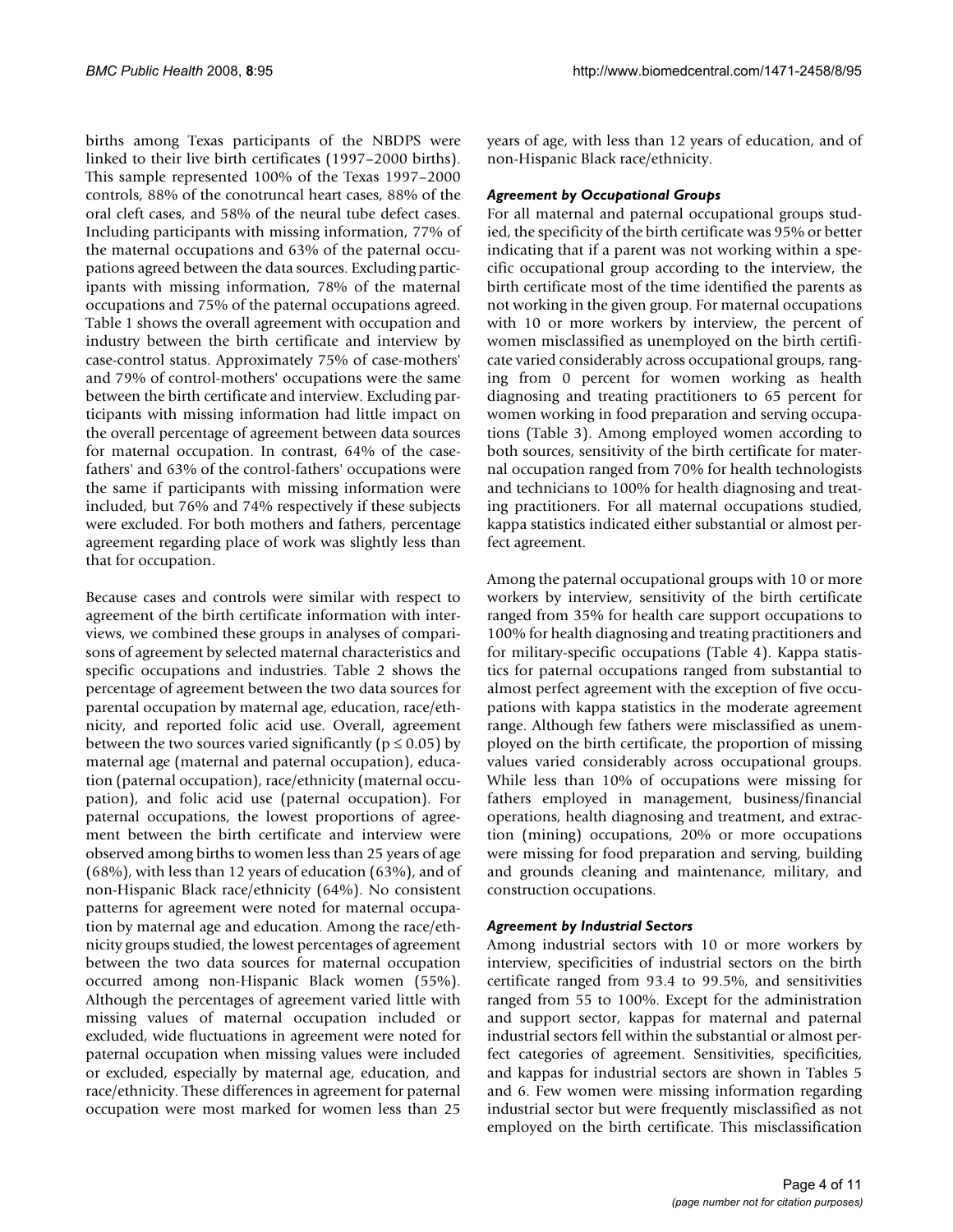| $\cdot$                                                    |                        |                              |                                 |                       |                              |                                                   |                        | . .                           |                                   |                        |                               |                                         |  |  |
|------------------------------------------------------------|------------------------|------------------------------|---------------------------------|-----------------------|------------------------------|---------------------------------------------------|------------------------|-------------------------------|-----------------------------------|------------------------|-------------------------------|-----------------------------------------|--|--|
|                                                            |                        | Mothera                      |                                 |                       |                              |                                                   |                        | Fatherb                       |                                   |                        |                               |                                         |  |  |
|                                                            | Cases                  |                              |                                 | Controls              |                              |                                                   |                        | Cases                         |                                   |                        | Controls                      |                                         |  |  |
|                                                            | N                      | % Missing included           | % Missing excluded              | N                     | % Missing included           | % Missing excluded                                | N                      | % Missing included            | % Missing excluded                | N                      | % Missing included            | % Missing excluded                      |  |  |
|                                                            |                        |                              |                                 |                       |                              | Occupation                                        |                        |                               |                                   |                        |                               |                                         |  |  |
| Agreement<br>Disagreement                                  | 226<br>68              | 74.6<br>22.4                 | 76.9<br>23.1                    | 263<br>67             | 78.7<br>20.1                 | 79.7<br>20.3                                      | 184<br>58              | 64.1<br>20.2                  | 76.0<br>24.0                      | 198<br>68              | 62.7<br>21.5                  | 74.4<br>25.6                            |  |  |
| Unknown <sup>c</sup><br>Total                              | 9<br>303               | 3.0<br>100.0                 | $\sim$<br>100.0                 | 4<br>334              | 1.2<br>100.0                 | $\sim$<br>100.0                                   | 45<br>287              | 15.7<br>100.0                 | $\overline{\phantom{a}}$<br>100.0 | 50<br>316              | 15.8<br>100.0                 | $\overline{\phantom{a}}$<br>100.0       |  |  |
|                                                            |                        |                              |                                 |                       |                              | Industry                                          |                        |                               |                                   |                        |                               |                                         |  |  |
| Agreement<br>Disagreement<br>Unknown <sup>c</sup><br>Total | 216<br>74<br>13<br>303 | 71.3<br>24.4<br>4.3<br>100.0 | 74.5<br>25.5<br>$\sim$<br>100.0 | 256<br>73<br>5<br>334 | 76.6<br>21.9<br>1.5<br>100.0 | 77.8<br>22.2<br>$\overline{\phantom{a}}$<br>100.0 | 179<br>56<br>49<br>284 | 63.0<br>19.7<br>17.3<br>100.0 | 76.2<br>23.8<br>100.0             | 187<br>68<br>61<br>316 | 59.2<br>21.5<br>19.3<br>100.0 | 73.3<br>26.7<br>$\overline{a}$<br>100.0 |  |  |

#### **Table 1: Agreement between NBDPS Interview and Birth Certificate for Parental Occupation and Industry by Case-control Status**

aIn the interview, 4 case mothers and 8 control mothers were missing information about occupation and industry.

<sup>b</sup>In the interview, 20 case fathers and 26 control fathers were missing information about occupation and 23 case fathers and 26 control fathers were missing information about industry. cUnknown category includes subjects with missing information on the birth certificate.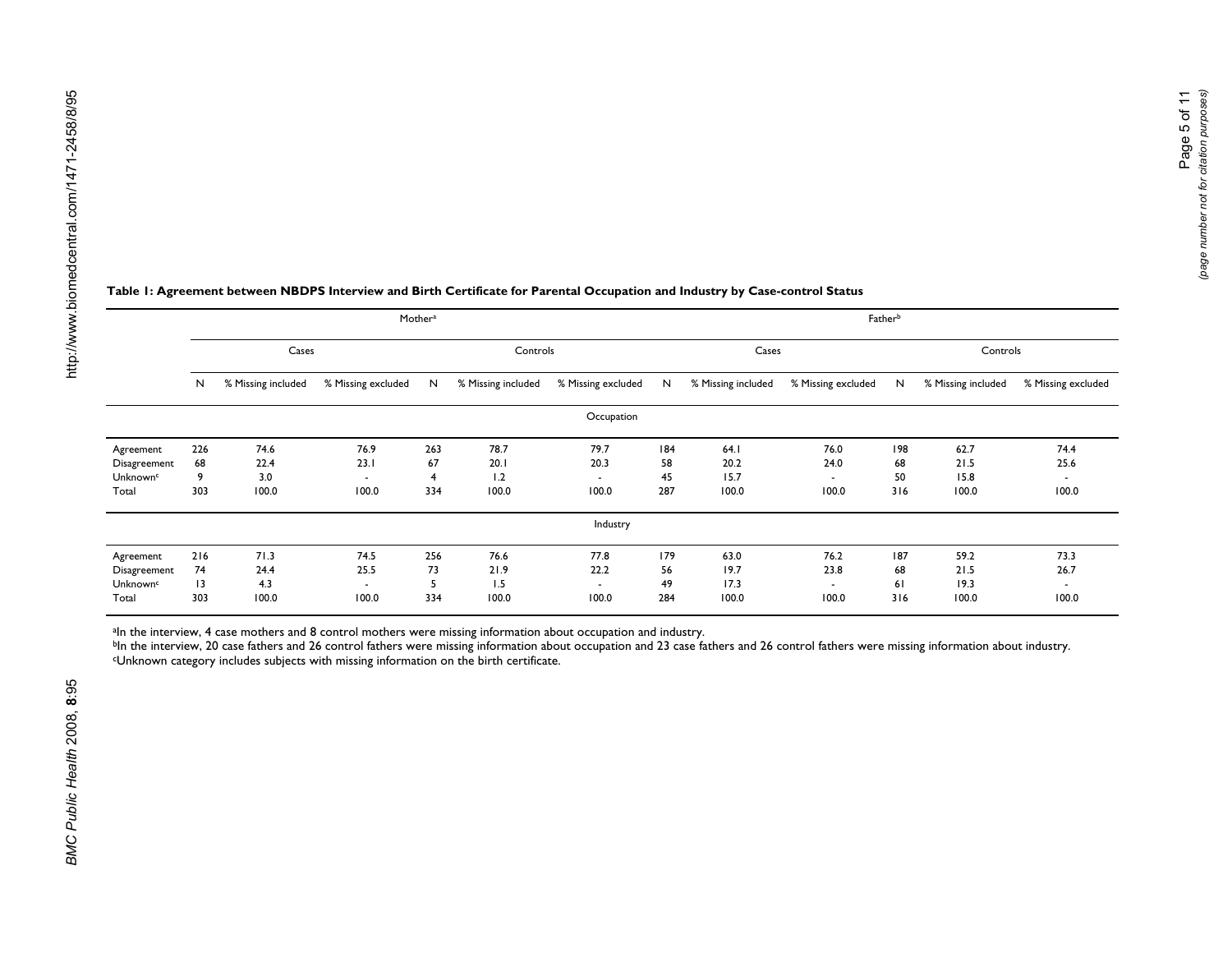|                                              |               |              | Maternal Occupation    |                       |               | Paternal Occupation | % Missing<br>excluded<br>66.7c<br>59.1<br>71.2<br>78.6<br>83.8<br>75.6<br>84.6<br>62.9d<br>63.5<br>77.5<br>78.I<br>83.1 |                   |  |
|----------------------------------------------|---------------|--------------|------------------------|-----------------------|---------------|---------------------|-------------------------------------------------------------------------------------------------------------------------|-------------------|--|
|                                              |               |              | Agreement <sup>a</sup> |                       |               |                     | Agreement <sup>a</sup>                                                                                                  |                   |  |
| Maternal<br>characteristic                   | N (%) missing | N            | % Missing included     | % Missing<br>excluded | N (%) missing | N                   | % Missing included                                                                                                      |                   |  |
| Age at delivery (in years)                   |               |              |                        |                       |               |                     |                                                                                                                         |                   |  |
| < 18                                         | 4(6.1)        | 51           | 77.3                   | 82.3 <sup>b</sup>     | 33 (50.0)     | 22                  | 33.3                                                                                                                    |                   |  |
| $18 - 19$                                    | 4(5.6)        | 46           | 64.8                   | 68.7                  | 27 (38.0)     | 26                  | 36.6                                                                                                                    |                   |  |
| $20 - 24$                                    | 10(5.8)       | 118          | 68.6                   | 72.8                  | 40(23.3)      | 94                  | 54.7                                                                                                                    |                   |  |
| $25 - 29$                                    | 3(1.8)        | 128          | 78.5                   | 80.0                  | 23(14.1)      | 110                 | 67.5                                                                                                                    |                   |  |
| $30 - 34$                                    | 2(1.7)        | 104          | 87.4                   | 88.9                  | 14(11.8)      | 88                  | 73.9                                                                                                                    |                   |  |
| $35 - 39$                                    | (2.3)         | 30           | 69.8                   | 71.4                  | 2(4.7)        | 31                  | 72.1                                                                                                                    |                   |  |
| 40 or older                                  | 1(6.7)        | 12           | 80.0                   | 85.7                  | 2(13.3)       | $\mathbf{H}$        | 73.3                                                                                                                    |                   |  |
| Education (in years)                         |               |              |                        |                       |               |                     |                                                                                                                         |                   |  |
| $0 - 8$                                      | 2(3.8)        | 42           | 80.8                   | 84.0                  | 17(32.7)      | 22                  | 42.3                                                                                                                    |                   |  |
| $9 - 11$                                     | 4(3.0)        | 98           | 74.2                   | 76.6                  | 47 (35.6)     | 54                  | 40.9                                                                                                                    |                   |  |
| 12                                           | 9(4.1)        | 153          | 70.2                   | 73.2                  | 45 (20.6)     | 134                 | 61.5                                                                                                                    |                   |  |
| $13 - 15$                                    | 3(1.9)        | 126          | 79.2                   | 80.8                  | 22 (13.8)     | 107                 | 67.3                                                                                                                    |                   |  |
| 16 or more                                   | 1(1.2)        | 70           | 86.4                   | 87.5                  | 4(4.9)        | 64                  | 79.0                                                                                                                    |                   |  |
| Race/ethnicity                               |               |              |                        |                       |               |                     |                                                                                                                         |                   |  |
| Non-Hispanic<br>White                        | 3(1.4)        | 166          | 76.1                   | 77.2c                 | 30 (13.8)     | 151                 | 69.3                                                                                                                    | 80.3              |  |
| Non-Hispanic<br><b>Black</b>                 | 2(9.1)        | $\mathbf{H}$ | 50.0                   | 55.0                  | 8(36.4)       | 9                   | 40.9                                                                                                                    | 64.3              |  |
| Hispanic                                     | 13(3.5)       | 282          | 76.4                   | 79.2                  | 90 (24.4)     | 202                 | 54.7                                                                                                                    | 72.4              |  |
| Other                                        | 1(3.2)        | 29           | 93.5                   | 96.7                  | 5(16.1)       | 9                   | 61.3                                                                                                                    | 79.2              |  |
| Periconceptional folic acid use <sup>e</sup> |               |              |                        |                       |               |                     |                                                                                                                         |                   |  |
| Yes                                          | 5(2.2)        | 175          | 77.1                   | 78.8                  | 25(11.0)      | 163                 | 71.8                                                                                                                    | 80.7              |  |
| No                                           | 15(3.6)       | 314          | 75.3                   | 78.I                  | 111(26.6)     | 219                 | 52.5                                                                                                                    | 71.6 <sup>d</sup> |  |

#### **Table 2: Agreement between NBDPS Study Interview and Birth Certificate for Parental Occupation by Maternal Characteristics**

a N represents the number in each category that agreed. Missing cases are not included in chi-square statistics.

 $b$  p = 0.05, Fisher's exact probability.

 $c$  p < 0.05, Fisher's exact probability.

 $d_p < 0.05$ .

e Periconceptional folic acid use included any use during the period one month prior through one month post concepton.

ranged from 15% for women working in the health care and social assistance sectors to 67% for women in the accommodation and food services sectors (Table 5). Paternal industrial sectors with the highest proportion of missing values included administration and support (38%), accommodation and food services (25%), and construction

(24%).

#### **Discussion**

The findings of this study indicate that parental occupation on the birth certificate may have some utility in the surveillance of occupational hazards in the workplace. Restricting comparisons to mothers who were gainfully employed according to the birth certificate and by interview, maternal occupation on these records exhibited excellent specificity and agreement (as measured by the kappa statistic) for most SOC occupational groups in which sufficient numbers of workers were available for analysis. We noted less agreement of the birth certificate with interview information regarding paternal occupation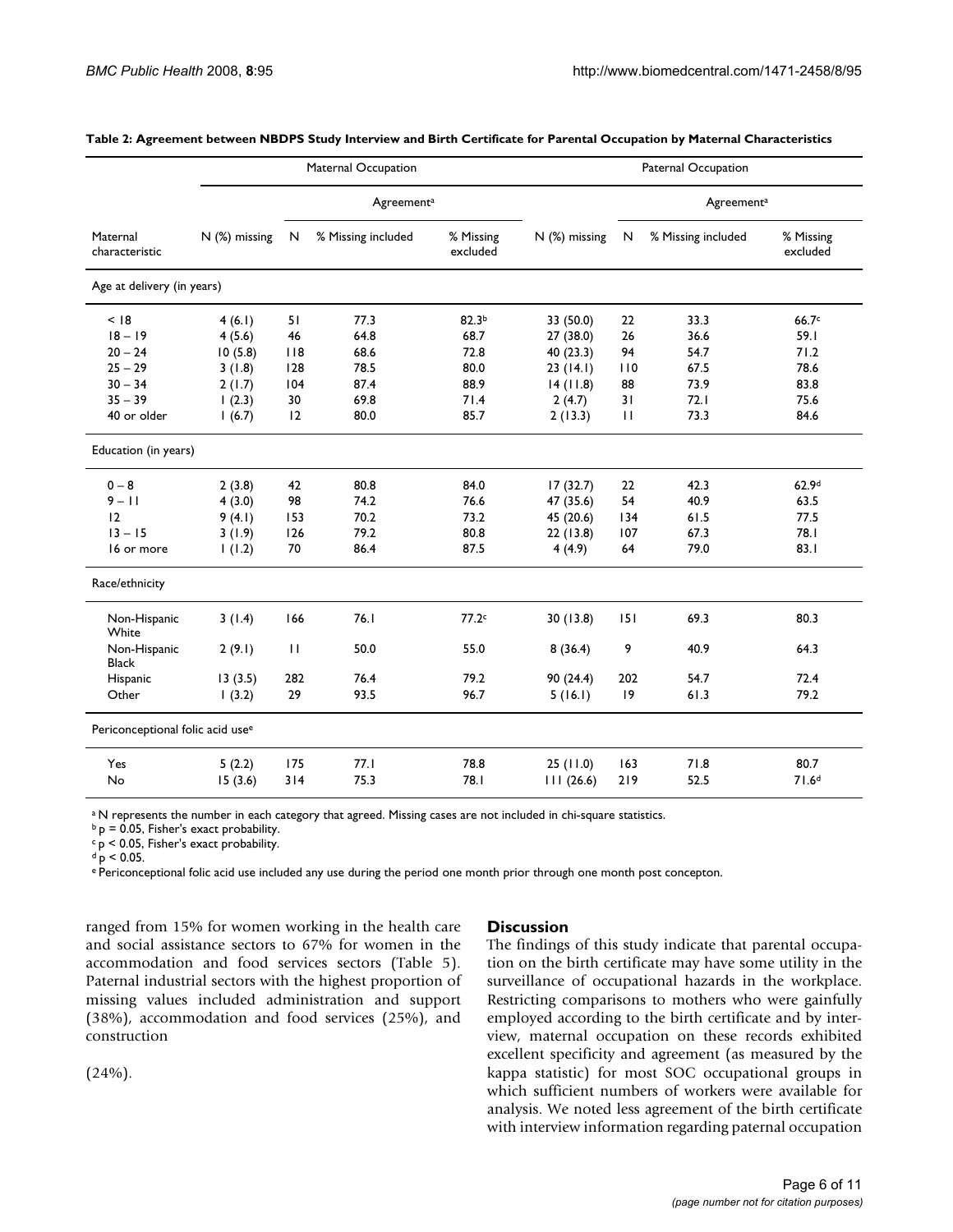|                                                        | Women employed outside home according to both sources <sup>a</sup>     |                        |                                    |                           |                             |                             |       |  |  |
|--------------------------------------------------------|------------------------------------------------------------------------|------------------------|------------------------------------|---------------------------|-----------------------------|-----------------------------|-------|--|--|
| Standard Occupational<br>Classification (SOC)<br>group | Number (%) misclassified as<br>homemaker or student on<br>vital record | Number by<br>interview | Number by<br>birth<br>certificateb | Number by<br>both sources | Sensitivity (%)<br>(95% CI) | Specificity (%)<br>(95% CI) | Kappa |  |  |
| Management                                             | 2(10.5)                                                                | 17                     | 19                                 | 4                         | 82.4<br>$(59.1 - 95.3)$     | 97.7<br>$(94.9 - 99.1)$     | 0.76  |  |  |
| Education, training, &<br>library                      | 4(15.4)                                                                | 22                     | 22                                 | 19                        | 86.4<br>$(67.2 - 96.4)$     | 98.6<br>$(96.2 - 99.6)$     | 0.85  |  |  |
| Health diagnosing &<br>treating practitioners          | 0(0.0)                                                                 | 4                      | 17                                 | 4                         | 100<br>$(80.7 - 100)$       | 98.6<br>$(96.3 - 99.7)$     | 0.90  |  |  |
| Health technologists &<br>technicians                  | 2(16.7)                                                                | $\overline{10}$        | 7                                  | 7                         | 70.0<br>$(38.0 - 91.7)$     | 100<br>$(98.7 - 100)$       | 0.82  |  |  |
| Health care support                                    | 4(23.5)                                                                | 12                     | 12                                 | 10                        | 83.3<br>$(54.9 - 97.1)$     | 99.I<br>$(97.0 - 99.9)$     | 0.82  |  |  |
| Food preparation &<br>serving                          | 26 (65.0)                                                              | 4                      | $\mathbf{H}$                       | 10                        | 71.4<br>$(44.6 - 90.2)$     | 99.5<br>$(97.8 - 99.9)$     | 0.79  |  |  |
| Sales & related<br>occupations                         | 30(44.1)                                                               | 37                     | 37                                 | 32                        | 86.5<br>$(72.6 - 94.9)$     | 97.4<br>$(94.4 - 99.1)$     | 0.84  |  |  |
| Office &<br>administrative support                     | 21(24.7)                                                               | 63                     | 56                                 | 49                        | 77.8<br>$(66.3 - 86.8)$     | 95.9<br>$(92.0 - 98.2)$     | 0.76  |  |  |
| Production<br>occupations                              | 6(30.0)                                                                | 4                      | 13                                 | 12                        | 85.7<br>$(60.3 - 97.5)$     | 99.5<br>$(97.8 - 99.9)$     | 0.88  |  |  |

#### **Table 3: Birth Certificate Compared with Interview for Maternal Occupation During First Trimester**

aMothers who were listed as homemaker, student or unemployed are excluded in these analyses. Only occupations with 10 or more workers by interview are shown in Table.

bOne missing occupation each for health care support, sales, and office support occupations.

and maternal and paternal place of work than for maternal occupation. The limitations in using the birth certificate for occupational surveillance may differ for maternal and paternal occupations. In this study, mothers were frequently misclassified as homemakers or otherwise unemployed while the fathers' work information was often missing altogether. Furthermore, the problems of misclassification and missing values varied across occupational and industrial groups.

Because some parents change occupations between conception and delivery, the designation of parental occupation on the birth certificate as "usual occupation" limits the utility of using these records in the surveillance of reproductive hazards having effects early in pregnancy. Among mothers and fathers in this study population who held more than one position during the index pregnancy, the job held at delivery usually agreed between the birth certificate and interview.

#### *Comparison of Findings with Other Studies*

As in other studies, we found overreporting of "homemaker" on the birth certificate [6,7]. This misclassification was particularly problematic among women who, according to the interview, held jobs requiring less formal education and/or technical skill such as sales and food service occupations with 44% and 65% respectively misclassified as homemakers or students on the birth certificate. In their study of New York State birth certificates, Marshall et al. [7] found that women in service occupations were the most likely to be misclassified as not employed (33%) while women in managerial/professional occupations were the least likely to be misclassified regarding employment status (6%).

The findings in this study were similar to those in New York [7] and California [8] with respect to the accuracy of maternal occupation on the birth certificate during the first trimester. Shaw et al. [8] noted that 71% of the maternal occupations on the birth certificate were similar to those obtained from an interview among case-mothers of births with severe cardiac disease and control-mothers who were residents of Santa Clara County. In the New York State study, 72% of maternal occupations and 77% of maternal industries or place of work on the birth certificate agreed with information from a mailed questionnaire. Both studies found negligible differences in agreement between cases and controls.

In the Santa Clara County study, the birth certificate was also examined for accuracy of paternal occupation for the period of three months prior to pregnancy and was noted to be comparable to interview information for approximately 80% of the records. In contrast, the birth certificate agreed for paternal occupation in only 63% of the records in the present study (with the missing cases included) in which we also included the first trimester as part of the exposure window. Part of this discrepancy might be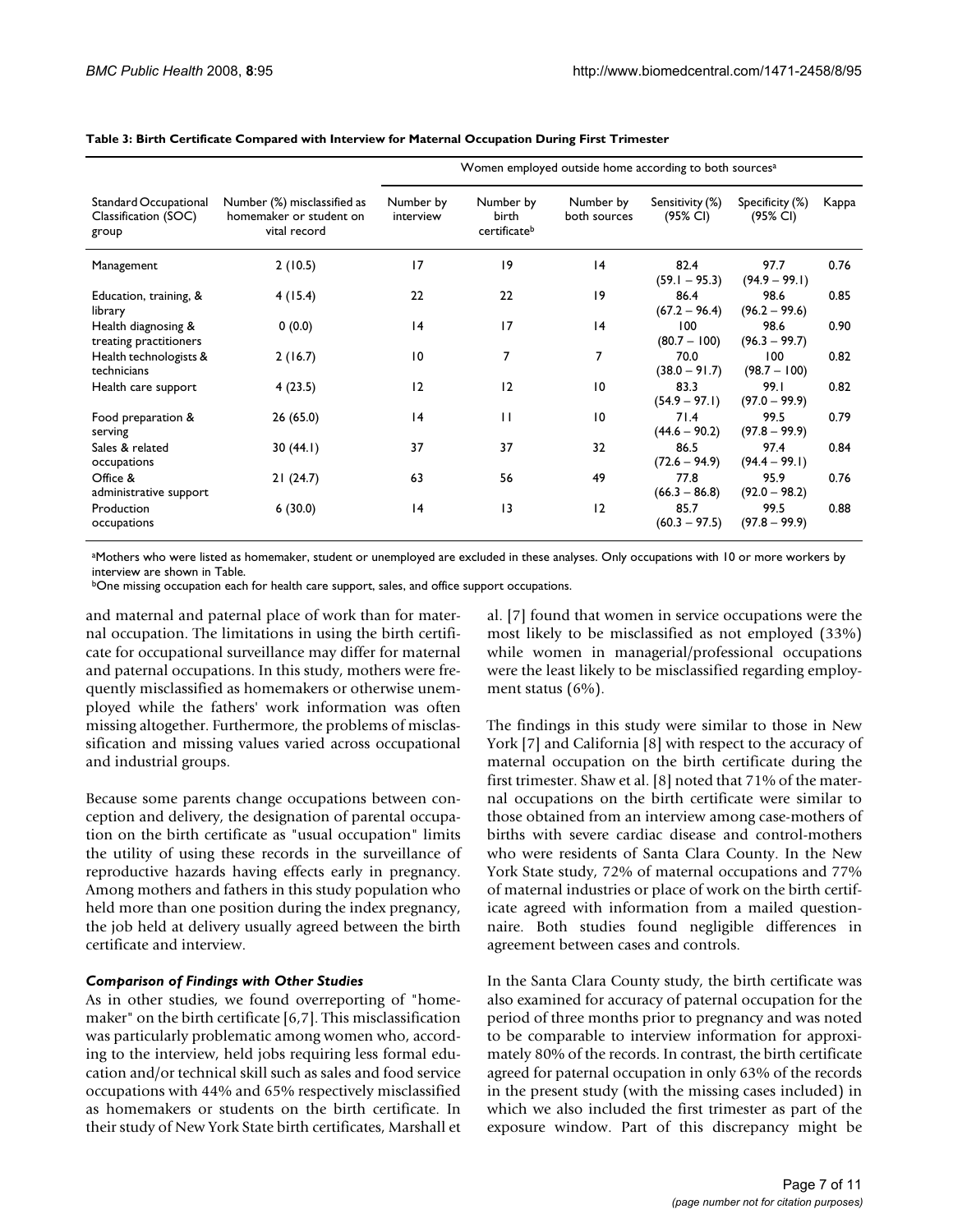|                                                         |                                                     | Fathers employed according to both sources |                                             |                           |                             |                             |       |  |  |  |
|---------------------------------------------------------|-----------------------------------------------------|--------------------------------------------|---------------------------------------------|---------------------------|-----------------------------|-----------------------------|-------|--|--|--|
| Standard Occupational<br>Classification (SOC)<br>groupb | Number (%) missing<br>occupation on vital<br>record | Number by<br>interview                     | Number by<br>birth certificate <sup>c</sup> | Number by<br>both sources | Sensitivity (%)<br>(95% CI) | Specificity (%)<br>(95% CI) | Kappa |  |  |  |
| Management                                              | 4(5.8)                                              | 65                                         | 58                                          | 41                        | 63.1<br>$(50.9 - 74.1)$     | 95.8<br>$(93.5 - 97.5)$     | 0.62  |  |  |  |
| Business/financial<br>operations                        | 0(0.0)                                              | 12                                         | $\mathbf{H}$                                | 9                         | 75.0<br>$(45.9 - 93.2)$     | 99.6<br>$(98.6 - 99.9)$     | 0.78  |  |  |  |
| Health diagnosing &<br>treating practitioners           | (8.3)                                               | $\mathbf{H}$                               | 13                                          | $\mathbf{H}$              | 100<br>$(76.2 - 100)$       | 99.6<br>$(98.6 - 99.9)$     | 0.92  |  |  |  |
| Food preparation &<br>serving                           | 12(30.0)                                            | 27                                         | $\mathbf{H}$                                | $\overline{10}$           | 37.0<br>$(20.6 - 56.2)$     | 99.8<br>$(98.9 - 99.9)$     | 0.51  |  |  |  |
| Building and grounds<br>cleaning and<br>maintenance     | 6(25.0)                                             | 18                                         | 10                                          | 8                         | 44.4<br>$(23.2 - 67.3)$     | 99.6<br>$(98.6 - 99.9)$     | 0.56  |  |  |  |
| Sales & related<br>occupations                          | 6(12.8)                                             | 39                                         | 32                                          | 20                        | 51.3<br>$(35.8 - 66.6)$     | 97.2<br>$(95.4 - 98.5)$     | 0.53  |  |  |  |
| Office & administrative<br>support                      | 6(13.6)                                             | 37                                         | 15                                          | $\overline{13}$           | 35.1<br>$(21.1 - 51.4)$     | 99.5<br>$(98.5 - 99.9)$     | 0.48  |  |  |  |
| Farming, fishing, and<br>forestry occupations           | 2(14.3)                                             | $\mathbf{H}$                               | 8                                           | 6                         | 54.5<br>$(25.9 - 81.0)$     | 99.6<br>$(98.6 - 99.9)$     | 0.62  |  |  |  |
| Construction                                            | 18(22.5)                                            | 61                                         | 65                                          | 47                        | 77.0<br>$(65.3 - 86.3)$     | 95.6<br>$(93.3 - 97.3)$     | 0.71  |  |  |  |
| <b>Extraction workers</b>                               | 1(7.7)                                              | 12                                         | 8                                           | 6                         | 50.0<br>$(23.4 - 76.6)$     | 99.6<br>$(98.6 - 99.9)$     | 0.59  |  |  |  |
| Installation,<br>maintenance, & repair                  | 6(16.2)                                             | 26                                         | 32                                          | 8                         | 69.2<br>$(49.8 - 84.6)$     | 96.9<br>$(94.9 - 98.2)$     | 0.60  |  |  |  |
| Production occupations                                  | 13(18.6)                                            | 57                                         | 57                                          | 42                        | 73.7<br>$(61.2 - 83.9)$     | 96.4<br>$(94.3 - 97.9)$     | 0.70  |  |  |  |
| Transportation &<br>material moving                     | 12(16.0)                                            | 59                                         | 58                                          | 41                        | 69.5<br>$(56.9 - 80.2)$     | 95.9<br>$(93.6 - 97.5)$     | 0.70  |  |  |  |
| Military-specific<br>occupations                        | 6(23.1)                                             | 9                                          | 23                                          | $ 9\rangle$               | 100<br>$(85.4 - 100)$       | 99.I<br>$(97.9 - 99.7)$     | 0.90  |  |  |  |

#### **Table 4: Birth Certificate Compared with Interview for Paternal Occupation During Periconceptional Perioda**

a Three months before through three months postconception.

b Only occupations with 10 or more workers by interview are shown in Table.

cOne father each misclassified as not employed (student, disabled or retired, homemaker, unemployed) for food preparation and serving, sales, office support, agricultural, construction, and military occupations. Two fathers in transportation occupations and four fathers in installation/ maintenance/repair occupations misclassified as unemployed.

explained by the higher proportion of unknown occupations (16%) in this study compared with the Santa Clara county study (6%). Using interview information, we examined types of occupations represented in the unknown category for birth certificates and noted a disproportionate number of occupations in food service, cleaning, construction, and the military according to the interview.

Based on finding similar misclassification of occupation on the birth certificate by case control status in previous studies, investigators [7,8] concluded that misclassification was nondifferential, and use of the birth certificate information for case-control studies would lead to risk effect estimates closer to the null (odds ratio of 1.0). In the present study, we also noted similar proportions of misclassification for maternal and paternal occupations by case-control status. Although the numbers of specific birth defects were limited in the present study, we examined the relation between several maternal and paternal occupational groups and oral clefts. Risk effect estimates obtained for selected birth defects in relation to maternal occupations as reported on the birth certificate supported the prediction of weaker associations than those obtained from a more accurate source such as by questionnaire. Using all other paternal occupations as the referent group, we noted a positive association between paternal occupations in installation, maintenance, and repair and oral clefts; this association was stronger in the birth certificate group (odds ratio [OR] 2.7, 95% confidence interval [CI] 1.3, 5.6) than by interview (OR 2.0, 95% CI 0.96, 4.4) Although misclassification of paternal occupation appeared nondifferential in this study, the proportion of specific occupational groups that were unknown varied by case-control status. For example, control-fathers were more likely than case-fathers to be missing occupation on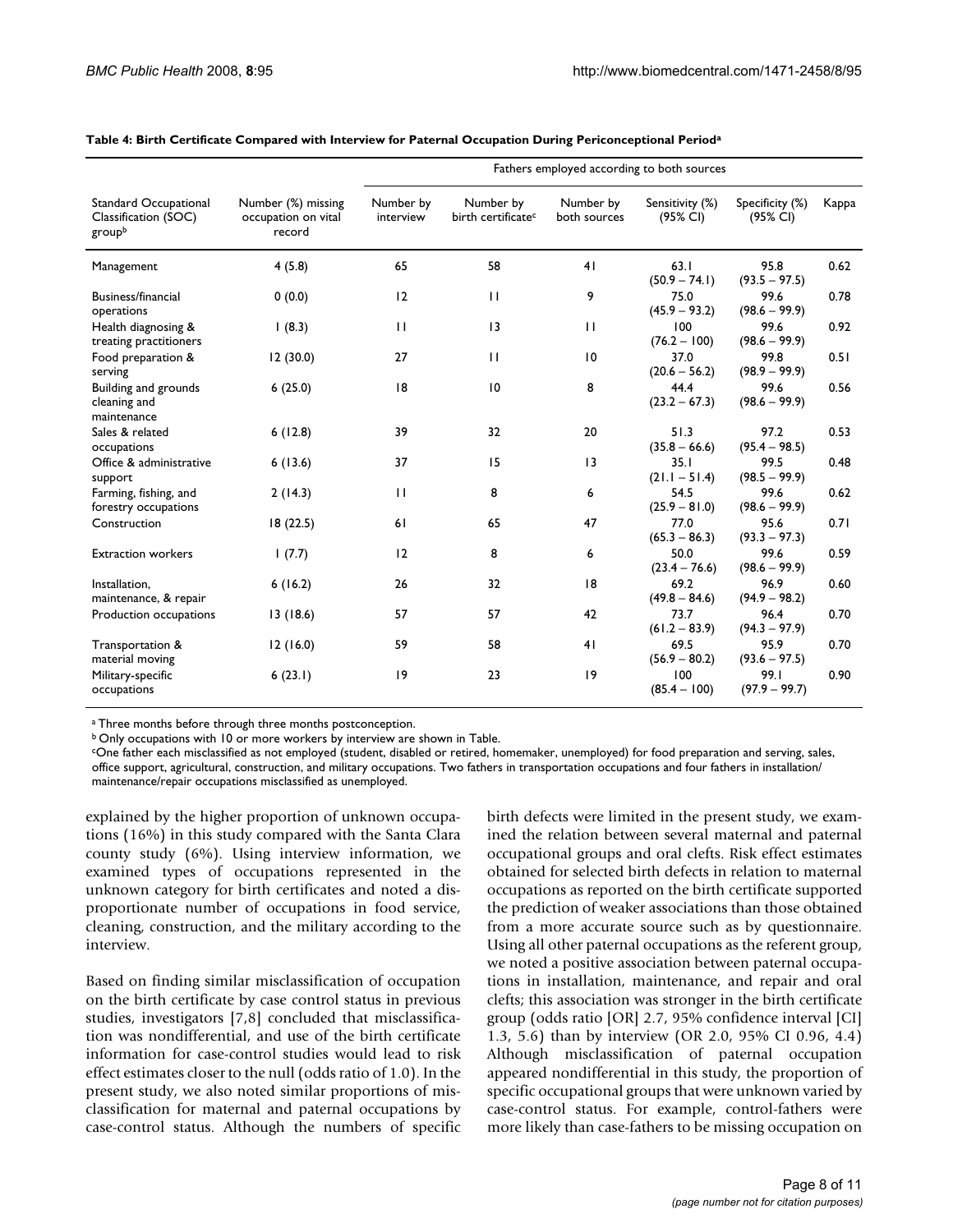|                                                                                      | Women employed outside home according to both sources <sup>a</sup>     |                        |                                           |                           |                             |                             |       |  |  |
|--------------------------------------------------------------------------------------|------------------------------------------------------------------------|------------------------|-------------------------------------------|---------------------------|-----------------------------|-----------------------------|-------|--|--|
| North American Industry<br><b>Classification System</b><br>(NAICS) industrial sector | Number (%) misclassified<br>as homemaker or student<br>on vital record | Number by<br>interview | Number by<br><b>birth</b><br>certificateb | Number by<br>both sources | Sensitivity<br>(%) (95% CI) | Specificity<br>(%) (95% CI) | Kappa |  |  |
| Manufacturing                                                                        | 4(22.2)                                                                | 4                      | 15                                        | 12                        | 85.7<br>$(60.3 - 97.5)$     | 98.6<br>$(96.2 - 99.6)$     | 0.82  |  |  |
| Wholesale & retail trade                                                             | 25(36.8)                                                               | 42                     | 40                                        | 35                        | 83.3<br>$(69.8 - 92.4)$     | 97.3<br>$(94.1 - 99.0)$     | 0.82  |  |  |
| Finance & insurance                                                                  | 4(18.2)                                                                | 17                     | 17                                        | 16                        | 94.1<br>$(74.3 - 99.7)$     | 99.5<br>$(97.7 - 99.9)$     | 0.94  |  |  |
| Professional, scientific, &<br>technical services                                    | 4(28.6)                                                                | 10                     | 9                                         | 7                         | 70.0<br>$(38.0 - 91.7)$     | 99.1<br>$(97.0 - 99.9)$     | 0.73  |  |  |
| Administration & support;<br>waste management                                        | 8(38.1)                                                                | 12                     | $\mathbf{H}$                              | 7                         | 58.3<br>$(30.2 - 82.8)$     | 98.1<br>$(95.6 - 99.4)$     | 0.59  |  |  |
| <b>Educational services</b>                                                          | 8(21.1)                                                                | 29                     | 27                                        | 24                        | 82.8<br>$(65.8 - 93.4)$     | 98.5<br>$(95.9 - 99.6)$     | 0.84  |  |  |
| Health care & social<br>assistance                                                   | 10(15.4)                                                               | 52                     | 53                                        | 48                        | 92.3<br>$(82.5 - 97.5)$     | 97.2<br>$(93.8 - 98.9)$     | 0.89  |  |  |
| Accommodation & food<br>services                                                     | 31 (67.4)                                                              | 15                     | 16                                        | 13                        | 86.7<br>$(62.5 - 97.7)$     | 98.6<br>$(96.2 - 99.6)$     | 0.83  |  |  |
| Public administration                                                                | 5(20.8)                                                                | 19                     | 4                                         | $\overline{13}$           | 68.4<br>$(45.5 - 86.1)$     | 99.5<br>$(97.7 - 99.9)$     | 0.77  |  |  |

#### **Table 5: Birth Certificate Compared with Interview for Maternal Industrial Sectors of Work During First Trimester**

aMothers who were listed as homemaker, student or unemployed are excluded in these analyses. Only industrial groups with 10 or more workers are shown in Table.

bOne missing each for manufacturing, finance and insurance, administrative support, and educational services sectors. Three missing for health care and social assistance sectors.

the birth certificate if they were employed in food service, cleaning or military occupations. Since the referent group for risk estimates included fathers who worked in occupations other than the occupational group of interest, these occupational groups that were more likely to be missing on the birth certificate would be underrepresented in the referent group for the controls. This bias could result in risk estimates farther away from the null even though the misclassification of paternal occupation by case control status was equivalent. Without the interview data, this potential bias would have been missed even if the percentage of unknown paternal occupations were compared by case-control status; in this study, the percentages of missing occupations were essentially the same between the two groups (15.7% versus 15.8%). We also looked at the effect of using fathers in professional or management occupations as a referent group; in the present study, these groups had few missing data on the birth certificate and showed substantial to almost perfect agreement with the interview. With these fathers as the referent group, paternal occupations in installation, maintenance, and repair were more strongly associated with oral clefts by interview (OR 3.4,  $95\%$  CI 1.2, 9.3) than by using the birth certificate information (OR 2.6, 95% CI 0.95, 7.0).

Furthermore, the proportion of missing paternal occupations on the birth certificate varied by reported maternal folic acid use during the periconceptional period. This differential in missing information by folic acid use could introduce bias in studies of paternal occupation and neural tube defects, oral clefts, and other defects for which insufficient folic acid is a risk factor. These findings underscore the need for caution when interpreting associations of parental occupation and birth defects based on birth certificate information. Choice of referent group might lead to overestimates as well as underestimates of associations if missing occupations vary by case-control status.

Previous studies did not specifically examine the proportion of missing values on the birth certificate by parental occupation/industry. In the present study, paternal professional or managerial occupations that require more formal education were less likely to have missing information on the birth certificate than occupations requiring less education such as construction or food service occupations. Very few birth certificates were missing information regarding maternal occupation or industrial sector, but, as already discussed, mothers were frequently misclassified as homemakers.

#### *Limitations of the Study*

This study had several limitations including use of the maternal interview as the gold standard to evaluate the quality of paternal occupational information on the birth certificate. In telephone interviews, mothers provided information about fathers' occupations and places of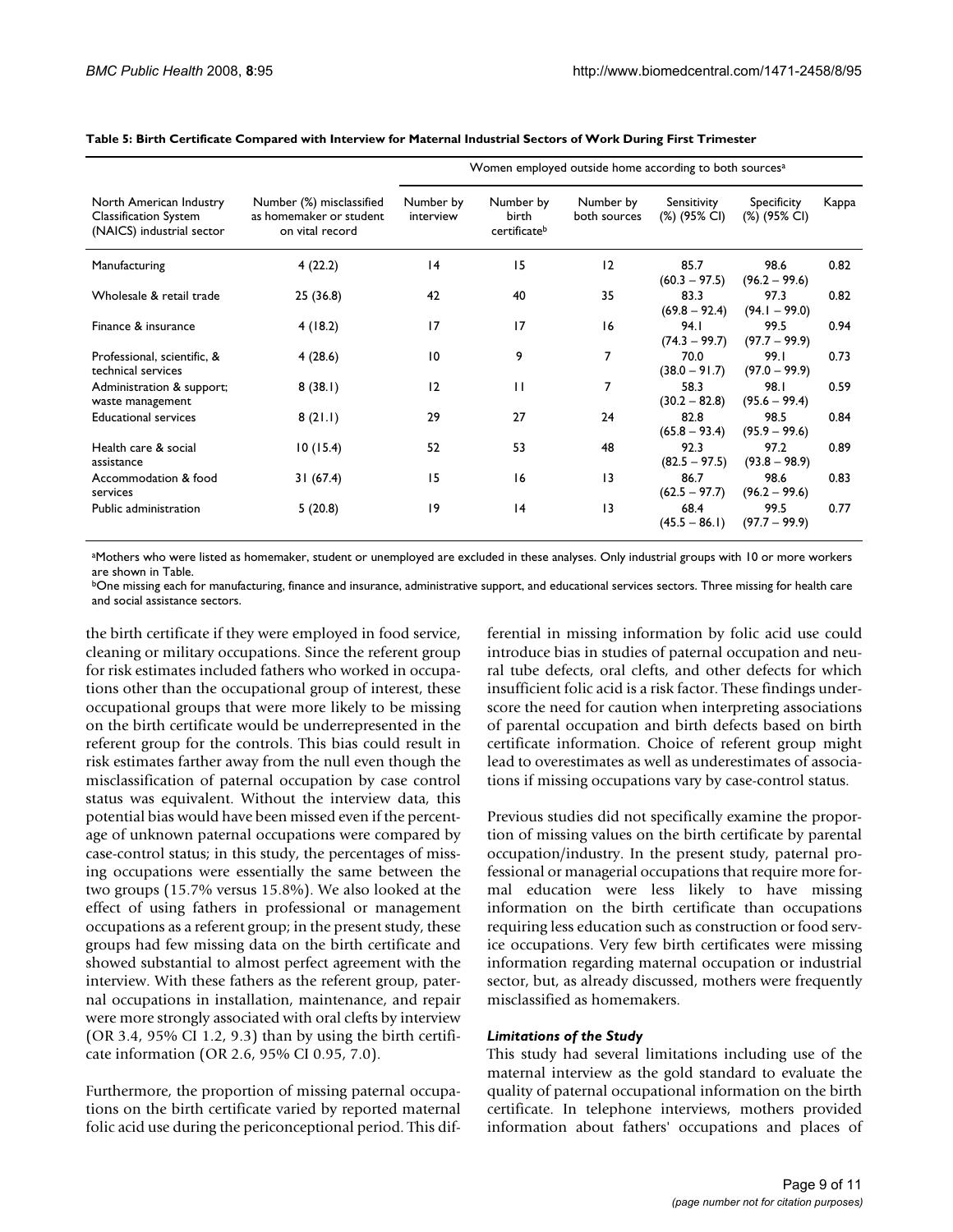|                                                                                       |                                                   | Fathers employed according to both sources |                                                |                           |                             |                             |       |  |  |
|---------------------------------------------------------------------------------------|---------------------------------------------------|--------------------------------------------|------------------------------------------------|---------------------------|-----------------------------|-----------------------------|-------|--|--|
| North American Industry<br><b>Classification System (NAICS)</b><br>industrial sectorb | Number (%) missing<br>industry on vital<br>record | Number by<br>interview                     | Number by<br>birth<br>certificate <sup>c</sup> | Number by<br>both sources | Sensitivity (%)<br>(95% CI) | Specificity (%)<br>(95% CI) | Kappa |  |  |
| Agriculture, forestry, fishing &<br>hunting                                           | 3(14.3)                                           | 17                                         | 17                                             | 13                        | 76.5<br>$(52.5 - 92.0)$     | 99.I<br>$(97.8 - 99.7)$     | 0.76  |  |  |
| Mining                                                                                | (7.1)                                             | $\overline{13}$                            | $\mathbf{H}$                                   | 8                         | 61.5<br>$(34.1 - 84.3)$     | 99.3<br>$(98.2 - 99.8)$     | 0.66  |  |  |
| Construction                                                                          | 22(24.4)                                          | 67                                         | 77                                             | 51                        | 76.I<br>$(64.9 - 85.2)$     | 93.4<br>$(90.6 - 95.6)$     | 0.66  |  |  |
| Manufacturing                                                                         | 15(16.1)                                          | 77                                         | 71                                             | 55                        | 71.4<br>$(60.6 - 80.7)$     | 95.8<br>$(93.5 - 97.5)$     | 0.69  |  |  |
| Wholesale & retail trade                                                              | 17(18.9)                                          | 71                                         | 68                                             | 52                        | 73.2<br>$(62.1 - 82.6)$     | 95.9<br>$(93.6 - 97.6)$     | 0.70  |  |  |
| Transportation &<br>warehousing                                                       | 6(14.6)                                           | 35                                         | 32                                             | 24                        | 68.6<br>$(51.9 - 82.2)$     | 98.I<br>$(96.5 - 99.1)$     | 0.69  |  |  |
| Professional, scientific, &<br>technical services                                     | 0(0.0)                                            | 12                                         | 4                                              | 9                         | 75.0<br>$(45.9 - 93.2)$     | 98.9<br>$(97.7 - 99.6)$     | 0.68  |  |  |
| Administration & support;<br>waste management                                         | 8(38.1)                                           | $\mathbf{H}$                               | 4                                              | 6                         | 54.5<br>$(25.9 - 81.0)$     | 98.2<br>$(96.7 - 99.2)$     | 0.47  |  |  |
| <b>Educational services</b>                                                           | 2(9.5)                                            | 19                                         | 19                                             | 17                        | 89.5<br>$(69.4 - 98.2)$     | 99.5<br>$(98.5 - 99.9)$     | 0.89  |  |  |
| Health care & social<br>assistance                                                    | 2(7.4)                                            | 22                                         | 22                                             | 19                        | 86.4<br>$(67.2 - 96.4)$     | 99.3<br>$(98.2 - 99.8)$     | 0.86  |  |  |
| Accommodation & food<br>services                                                      | 10(25.0)                                          | 29                                         | 21                                             | 18                        | 62.1<br>$(43.7 - 78.2)$     | 99.3<br>$(98.1 - 99.8)$     | 0.70  |  |  |
| Other services (except public<br>administration)                                      | 2(6.3)                                            | 28                                         | 27                                             | 20                        | 71.4<br>$(52.9 - 85.8)$     | 98.4<br>$(96.8 - 99.3)$     | 0.71  |  |  |
| Public administration                                                                 | 7(13.0)                                           | 46                                         | 47                                             | 42                        | 91.3<br>$(80.3 - 97.2)$     | 98.8<br>$(97.4 - 99.6)$     | 0.89  |  |  |

**Table 6: Birth certificate compared with interview for paternal industrial sectors of work during periconceptional perioda**

a Three months before through three months postconception

b Only industries with 10 or more workers by interview are shown in Table.

cOne father each misclassified as unemployed for agricultural, construction, manufacturing, accommodation/food service, and public administration sectors. Two fathers each misclassified as unemployed for wholesale/retail trade, administration/support and other services sectors. Three fathers in the health care/social assistance sector misclassified as unemployed.

work. Schnitzer et al. [19] found mothers' reports of fathers' occupations to be subject to error with an exact agreement of 59% between mother's and father's reports of father's jobs in a metropolitan Atlanta population. However, mothers in the Atlanta study were interviewed 2 to 15 years after the index birth [20] in contrast to the NBDPS mothers who are interviewed 6 weeks to 2 years after the index birth. Therefore, it is likely that the mothers' reports of fathers' occupations in the NBDPS are more accurate than those of the 1968 – 1980 Atlanta birth cohort mothers from which Schnitzer et al. derived their study data, though some misclassification will still remain. Length of time from pregnancy to interview and multiple jobs during the exposure period of interest may increase errors in maternal recall of paternal occupations.

We also did not evaluate the accuracy of parental occupation in the fetal death records because this information was not available in the computerized fetal death record files in Texas. Although this exclusion amounted to only 20 cases in this study, it would be important to include fetal death records for occupational disease surveillance for several types of birth defects such as anencephaly in which fetal deaths represent a high proportion of cases.

# **Conclusion**

In conclusion, linkage of birth defect registry cases with their respective birth certificates and parental occupation shows some promise in surveillance of reproductive hazards in the workplace. The findings in this study also indicate that the quality of this information varies by parental status and by occupation. Misclassification of mothers as homemaker or otherwise unemployed on the birth certificate and missing information for paternal occupation may be problematic. The overall agreement between the birth certificate and maternal interview, degree of misclassification, and proportion of missing values also vary by occupations and industrial sectors. Because of these limitations, occupational surveillance findings based on the birth certificate should be followed up with studies based on parental interview and industrial hygiene assessments of workplace exposures.